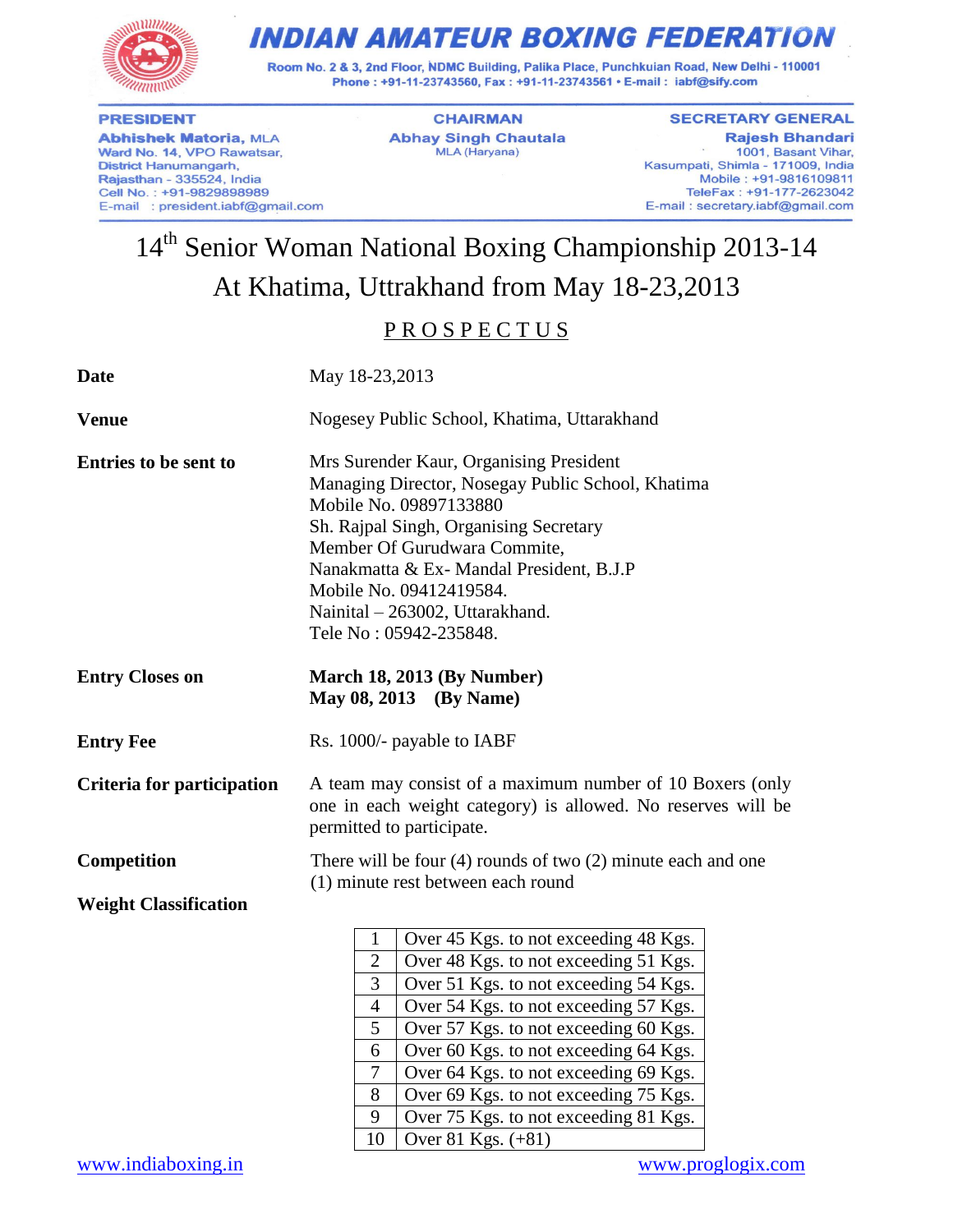| <b>Eligibility</b>       | Boxers over 17 years and upto 34 years as on first day of the<br>championship are eligible to participate                                                                                                                                                                                                                                                                                                                                                                                                                                       |  |
|--------------------------|-------------------------------------------------------------------------------------------------------------------------------------------------------------------------------------------------------------------------------------------------------------------------------------------------------------------------------------------------------------------------------------------------------------------------------------------------------------------------------------------------------------------------------------------------|--|
|                          | All Boxers must be in possession of valid original date of birth<br>certificates. Entries will be accepted on receipt of name (both<br>boxers & officials) in the letter head of the affiliated unit duly<br>signed by the President/Secretary. Photocopy of the original<br>DOB certificate must be sent with the entries in advance.                                                                                                                                                                                                          |  |
| Medical & Weigh-in       | Medical examination of all the boxers on the first day i.e. May<br>18,2013 will start at 0800 hrs. and general weigh-in shall<br>commence at 1000 hrs. at the venue. On subsequent days,<br>Medical examinations will start at 0800 hrs. and weigh-in<br>examination shall be held between 0800 hrs. to 0900 hrs. for<br>those boxers who are drawn to box on that particular day.                                                                                                                                                              |  |
|                          | Each Boxer will have to submit an undertaking duly certified by<br>the President/Secretary of the unit stating that she is medically<br>fit to box.                                                                                                                                                                                                                                                                                                                                                                                             |  |
| <b>Draw</b>              | Draw will be held immediately on completion of the medical $\&$<br>weigh-in on May 18 December, 2013.                                                                                                                                                                                                                                                                                                                                                                                                                                           |  |
| <b>Dress</b>             | Competitors shall box in boots or shoes without spikes and<br>without heel, socks, short not exceeding knee length and a half<br>sleeve vest with sleeves of white colour covering the chest and<br>back. Boxers shall wear a Red or Blue singlet depending on the<br>colour of their corner. Where vests and shorts are of the same<br>colour, the belt line must be clearly indicated by using an elastic<br>waistband 10 cm wide or different colour. Every Boxer must<br>have her own form fitted gum shield, breast guard and<br>Bandages. |  |
| <b>Team officials</b>    | Only One Coach, One Team Manager and one R/Judge will be<br>allowed per team.                                                                                                                                                                                                                                                                                                                                                                                                                                                                   |  |
| <b>Boarding/Lodging</b>  | Free Boarding & lodging will be provided to all participants by<br>the organizers from May 17-24, 2013. Teams shall be received<br>at Rudrapur Railways Station upon receipt of prior intimation.<br>The teams reaching Pilibhit may change trains (5 trains leaves<br>for Khatima from Pilibhit at regular intervals).                                                                                                                                                                                                                         |  |
| <b>Conveyance</b>        | Local conveyance from Railway station to their place of<br>lodging and back will be provided by the organizers.<br>Transportation will be available for participants $\&$ officials to<br>and from the venue.                                                                                                                                                                                                                                                                                                                                   |  |
| <b>Prizes and Medals</b> | Winner, Runner-up and losing semi-finalist in each weight<br>category will be awarded medals & certificates.                                                                                                                                                                                                                                                                                                                                                                                                                                    |  |

Contd….3/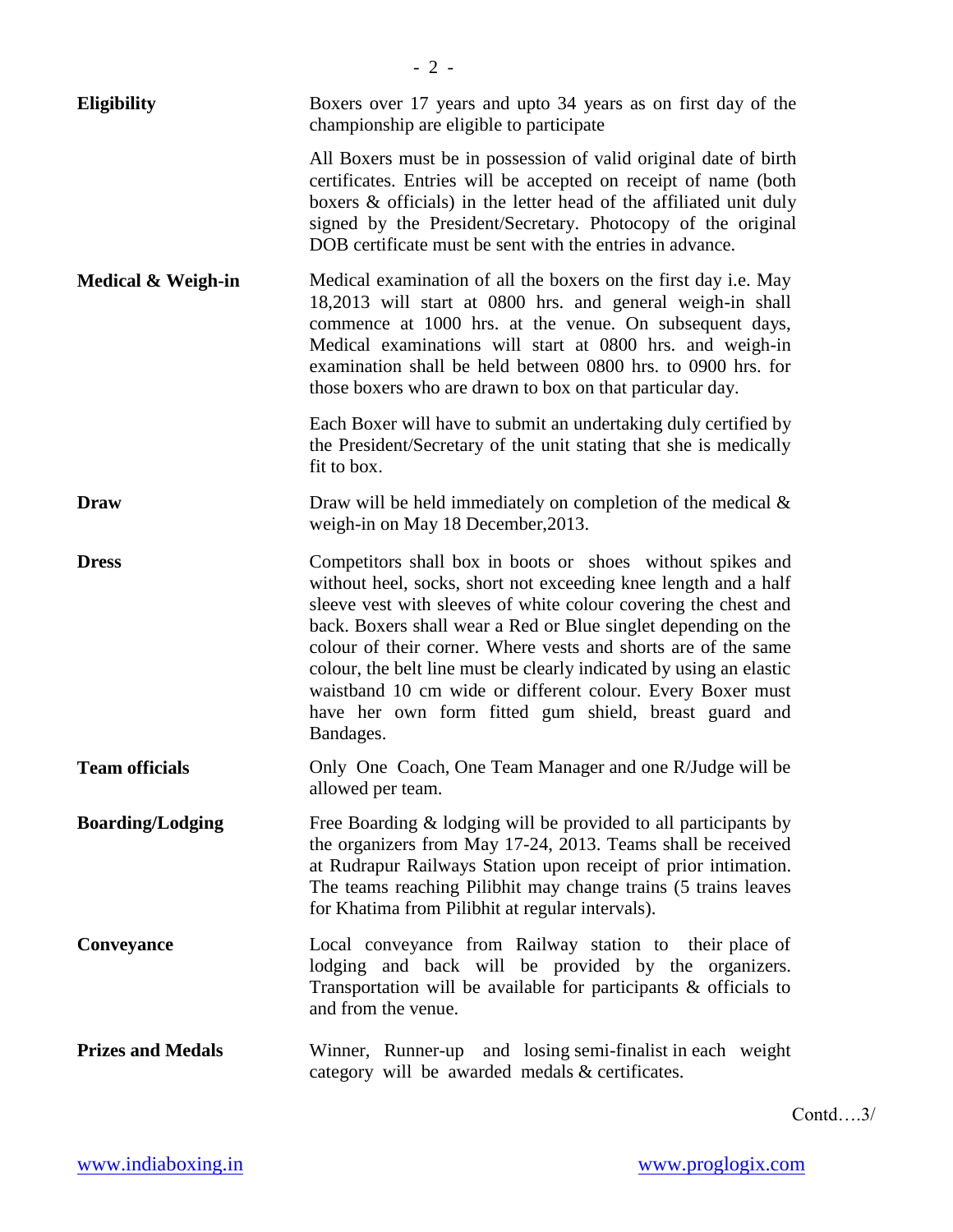|                                     | $3 -$                                                                                                                                                                                                                                                                                                                                                                                                                                                            |  |  |  |
|-------------------------------------|------------------------------------------------------------------------------------------------------------------------------------------------------------------------------------------------------------------------------------------------------------------------------------------------------------------------------------------------------------------------------------------------------------------------------------------------------------------|--|--|--|
| <b>IMPORTANT POINTS TO BE NOTED</b> |                                                                                                                                                                                                                                                                                                                                                                                                                                                                  |  |  |  |
| 1.                                  | The Championship will be conducted as per IABF Rules.                                                                                                                                                                                                                                                                                                                                                                                                            |  |  |  |
| 2.                                  | Team officials and Boxers are entitled to Railway Concession orders which are<br>attached.                                                                                                                                                                                                                                                                                                                                                                       |  |  |  |
| 3.                                  | The teams/officials shall not arrive at venue earlier then May 17 and shall leave by<br>May 24, 2013.                                                                                                                                                                                                                                                                                                                                                            |  |  |  |
| $\overline{4}$ .                    | The cost of travel of all participants and team officials upto Khatima and back will be<br>borne by the respective units.                                                                                                                                                                                                                                                                                                                                        |  |  |  |
| 5.                                  | Boxers who do not compete for any reason whatsoever will not be permitted free<br>boarding and lodging. In case of extra member in the team Rs. 500/- per day per head<br>shall be charged in advance to avail of facility of Boarding & Lodging.                                                                                                                                                                                                                |  |  |  |
| 6.                                  | For the General Weigh-in, the Boxer's weight should not exceed the maximum of the<br>Boxer's weight class nor be below the minimum of the weight class. It will also<br>apply to the daily weight-in.                                                                                                                                                                                                                                                            |  |  |  |
| 7.                                  | Boxers who are already registered with IABF shall carry their IABF Medical Record<br>Book, otherwise they should carry either their original date of birth certificate issued<br>by the local Municipality, Mark Sheet of Class $5^{th}/8^{th}/10^{th}$ (age verified by the School<br>Authority on letter head in original) for IABF registration purposes.                                                                                                     |  |  |  |
| 8.                                  | No teams will be allowed to participate unless Affiliation/Entry Fees are paid to<br><b>IABF</b>                                                                                                                                                                                                                                                                                                                                                                 |  |  |  |
| 9.                                  | Borrowing of Boxer(s) from any other Unit(s) is/are strictly prohibited. Unless the<br>change of Units is Registered with IABF between April 01 and May 31 as the AGM<br>held at Hisar on March 16,2008. However for the current year, change of Unit(s) will<br>be accepted if registered with IABF by March 30,2013 on production of original<br>certificate/document mentioning that such Boxer is bonafied resident of that State/<br>Job Transfer case etc. |  |  |  |
| 10.                                 | Persons accompanying the team as Manager and Coach will not be permitted to<br>officiate in the Championship.                                                                                                                                                                                                                                                                                                                                                    |  |  |  |
| 11.                                 | All teams are requested to bring two flags (one $6 \times 4$ ) of their Association.                                                                                                                                                                                                                                                                                                                                                                             |  |  |  |
| 12.                                 | The Organizing Committee will provide Boxing Gloves, Head Guards and Hand<br>bandages to all Boxers for all Bouts.                                                                                                                                                                                                                                                                                                                                               |  |  |  |
| 13.                                 | Adherence of strict discipline will be observed at the place of boarding/lodging and<br>at the venue. Any breach of discipline will result in strict disciplinary action.                                                                                                                                                                                                                                                                                        |  |  |  |
| 14.                                 | Every team must have to deposit Rs. 2,000/- (Rupees Two Thousand only) as<br>Security Deposit for Accommodation and the same will be refunded after the event is<br>over.                                                                                                                                                                                                                                                                                        |  |  |  |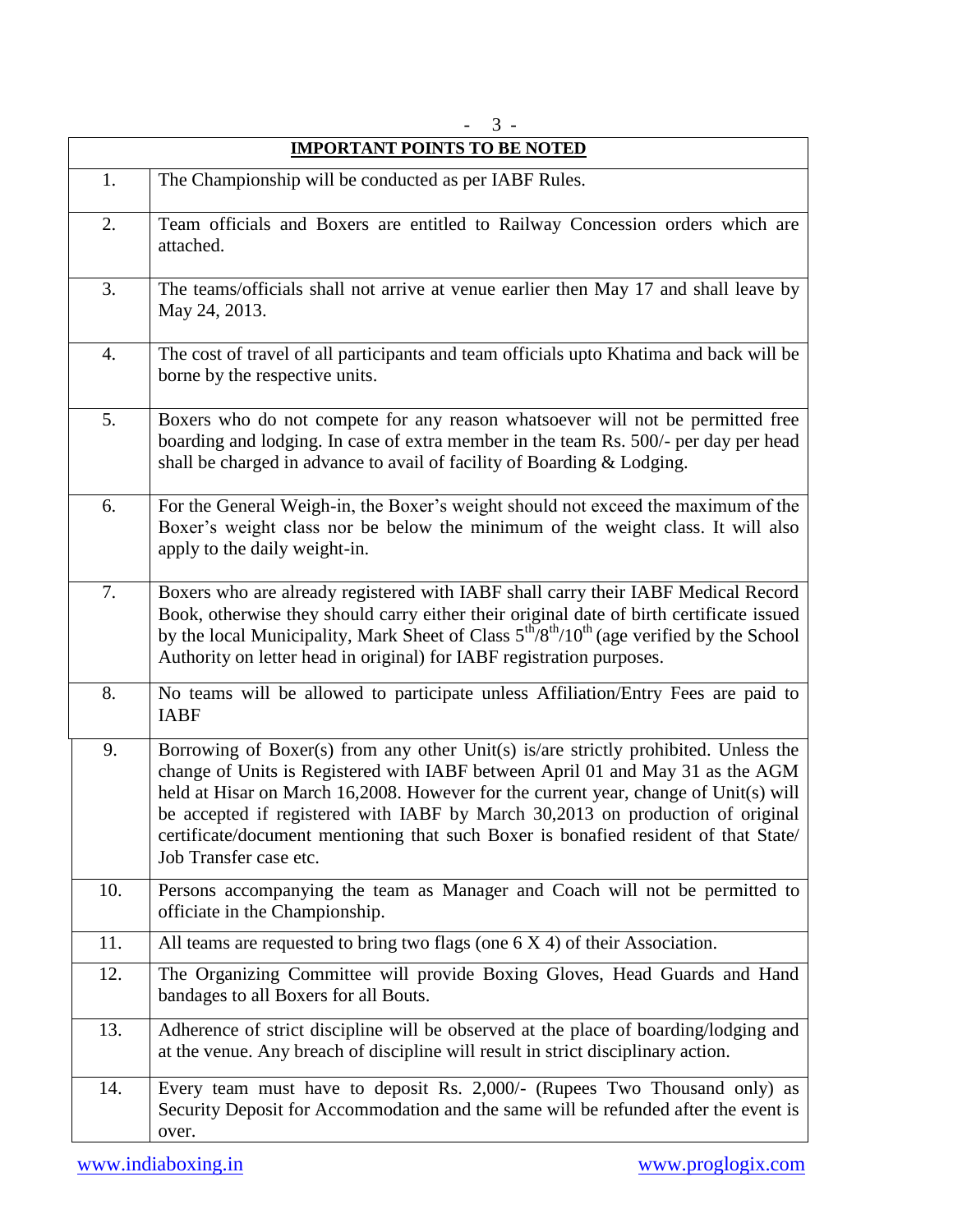| 15. | Affiliated Unit(s) who have achieved NO MEDAL during $11^{th}$ , $12^{th}$ and $13^{th}$ (Last<br>Three) Senior Women National Championships will be permitted to field Six Boxers<br>only.                                                                                                           |
|-----|-------------------------------------------------------------------------------------------------------------------------------------------------------------------------------------------------------------------------------------------------------------------------------------------------------|
| 16. | Every Boxer must sport singlet identical to the colour of the corner allotted to her for<br>every bout as per IABF Rules. Colour of headgear will also be same as that of the<br>allotted corner.                                                                                                     |
| 17. | Ring Officials representing affiliated units must bring a letter of authority from their<br>respective President/Secretary intimating that they have been nominated as Ring<br>Official.                                                                                                              |
| 18. | No piercing and accessories are allowed to be worn during the bouts.                                                                                                                                                                                                                                  |
| 19. | Hair must be tucked in/managed properly. The tail must not be dangling out of head<br>guard.                                                                                                                                                                                                          |
| 20. | Entry Form(s) (both By Number & By Name) should be sent to the Organizing<br>Secretary as per the deadline i.e. March 18,2013 and May 08,2013 respectively.<br>Each Boxer who drawn to Box must have submit "UNDERTAKING"<br>(Proforma attached) before Medical & Weigh-in to be held on May 18,2013. |

Place : New Delhi (RAJESH BHANDARI)<br>Dated : February 8, 2013 (Secretary General Dated : February 8, 2013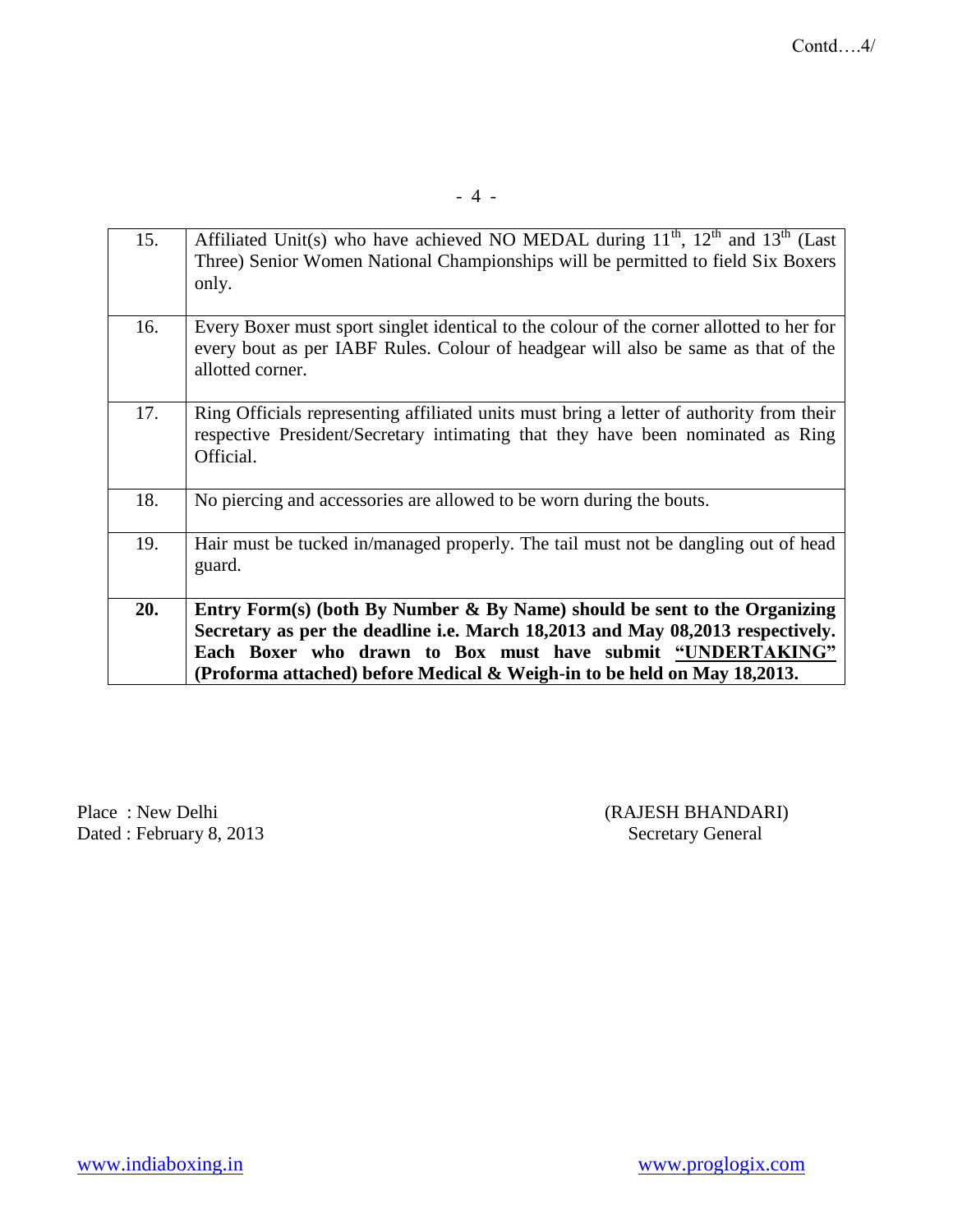# 14<sup>th</sup> Senior Woman National Boxing Championship 2013-14 At Khatima, Uttrakhand from May 18-23,2013

#### ENTRY BY NAME

Boxer(s)

| <b>Sl. No.</b> | Weight<br>Category | <b>Name of Boxer</b> | Date of<br>birth | <b>Father's Name</b> |
|----------------|--------------------|----------------------|------------------|----------------------|
| $\mathbf{1}$   | 48 Kg.             |                      |                  |                      |
| 2              | 51 Kg.             |                      |                  |                      |
| 3              | 54 Kg.             |                      |                  |                      |
| $\overline{4}$ | 57 Kg.             |                      |                  |                      |
| 5              | 60 Kg.             |                      |                  |                      |
| 6              | 64 Kg.             |                      |                  |                      |
| $\overline{7}$ | 69 Kg.             |                      |                  |                      |
| 8              | 75 Kg.             |                      |                  |                      |
| 9              | 81 Kg.             |                      |                  |                      |
| 10             | $+81$ Kg.          |                      |                  |                      |

### Official(s)

| Name of Team Coach    |  |
|-----------------------|--|
| Name of Team Manager  |  |
| Name of Referee/Judge |  |

 $\overline{\phantom{a}}$  , and the contract of the contract of the contract of the contract of the contract of the contract of the contract of the contract of the contract of the contract of the contract of the contract of the contrac PRESIDENT/SECRETARY ASSOCIATION/BOARD

| Place: |  |  |
|--------|--|--|
|        |  |  |
|        |  |  |

Date :

**Please send this form to the Organizing Secretary NOT LATER THAN May 08,2013**

www.indiaboxing.in www.proglogix.com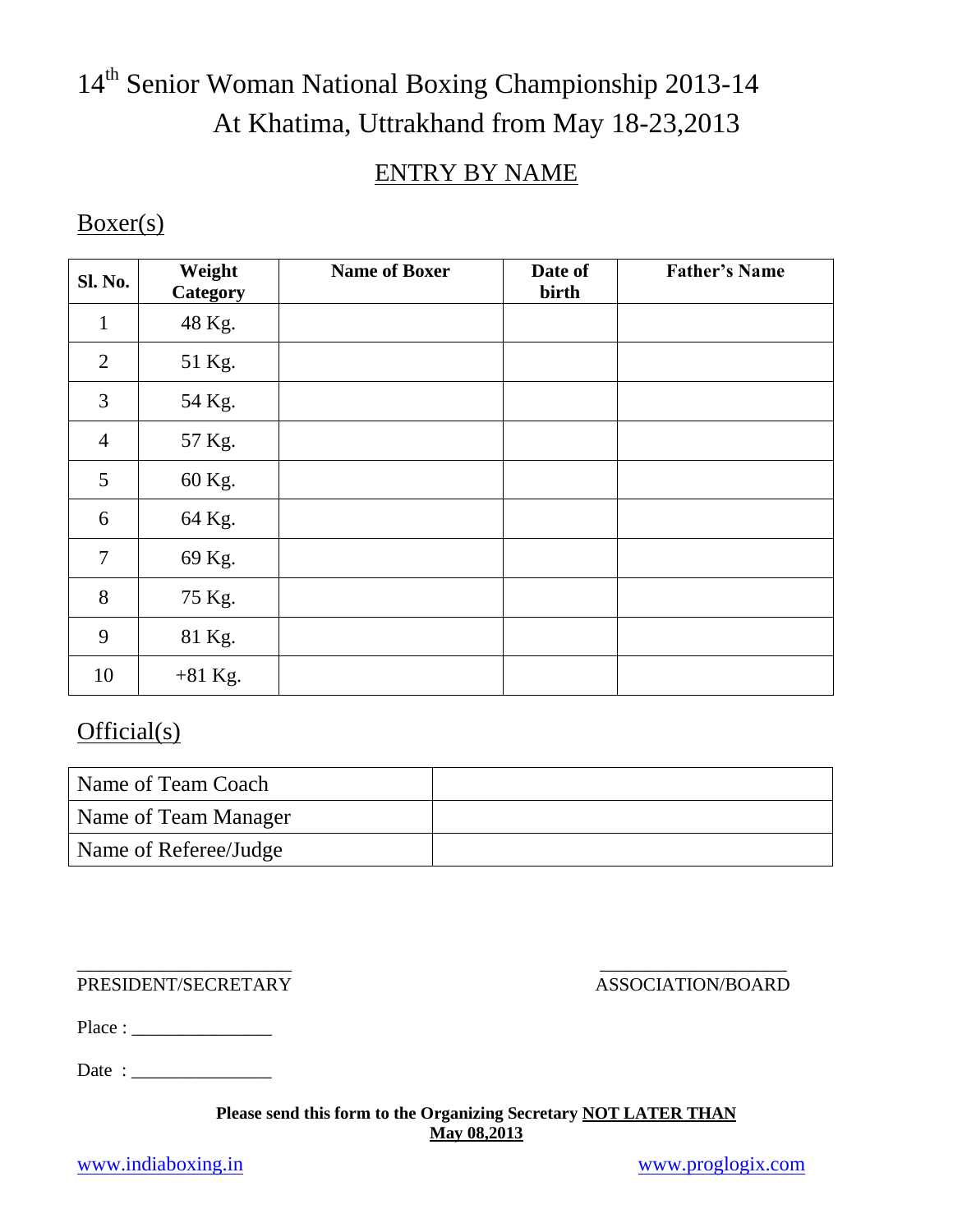## 14<sup>th</sup> Senior Woman National Boxing Championship 2013-14 At Khatima, Uttrakhand from May 18-23,2013

#### ENTRY BY NUMBER

NAME OF ASSOCIATION/BOARD\_\_\_\_\_\_\_\_\_\_\_\_\_\_\_\_\_\_\_\_\_\_\_\_\_\_\_\_\_\_\_\_\_\_\_

NUMBER OF BOXERS PARTICIPATING\_\_\_\_\_\_\_\_\_\_\_\_\_\_\_\_\_\_\_\_\_\_\_\_\_\_\_\_\_

NUMBER OF OFFICIALS PARTICIPATING\_\_\_\_\_\_\_\_\_\_\_\_\_\_\_\_\_\_\_\_\_\_\_\_\_\_\_

PRESIDENT/SECRETARY ASSOCIATION/BOARD

| Place |
|-------|
|-------|

Dated : \_\_\_\_\_\_\_\_\_\_\_\_\_\_\_\_

**Please send this form to the Organizing Secretary NOT LATER THAN March 18,2013**